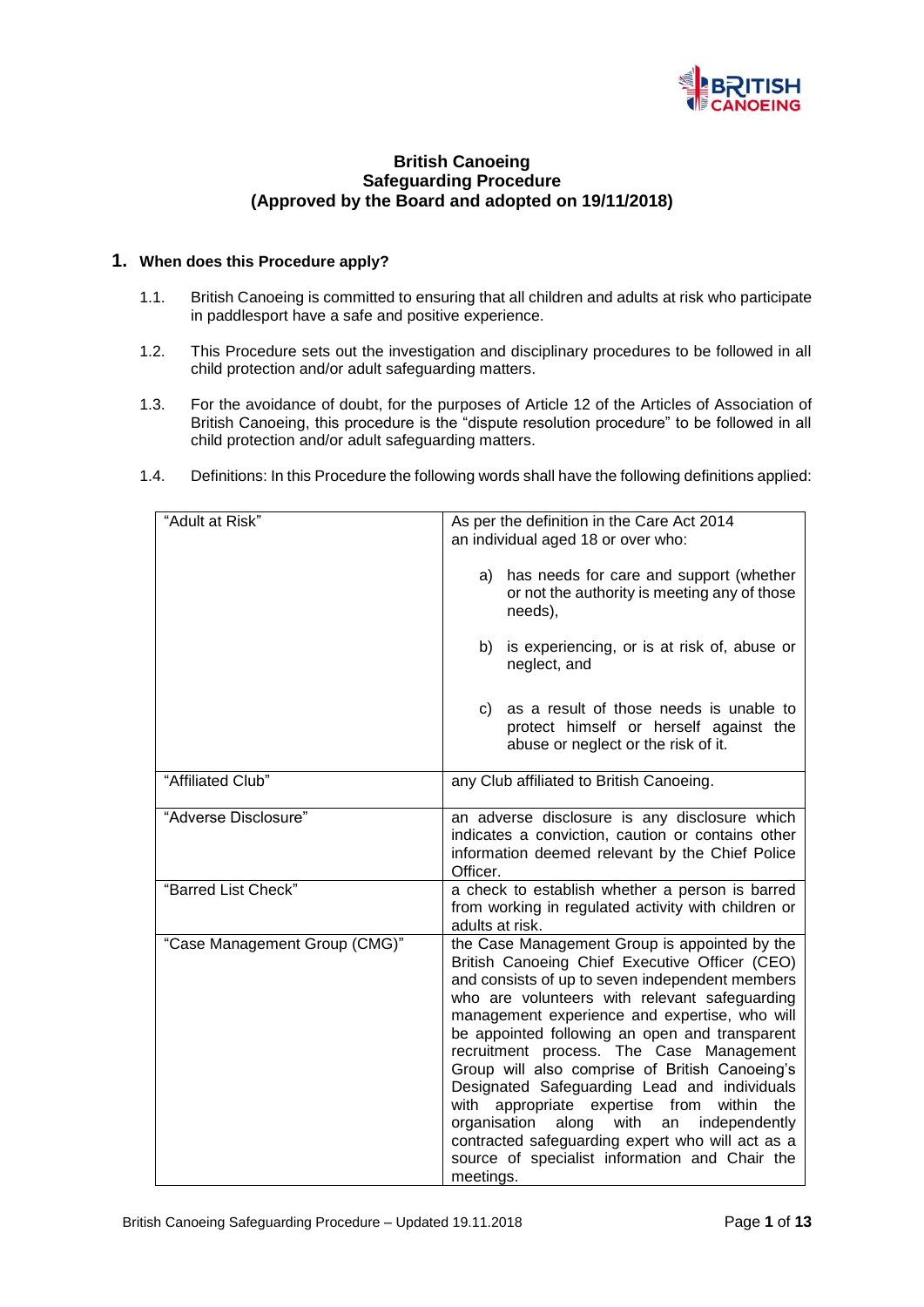

|                                                   | The independent members shall be appointed for<br>an initial three-year term following a formal and<br>transparent selection process which will be<br>competence based. Independent members may be<br>reappointed for further terms.                                                                                                                                                                                                          |
|---------------------------------------------------|-----------------------------------------------------------------------------------------------------------------------------------------------------------------------------------------------------------------------------------------------------------------------------------------------------------------------------------------------------------------------------------------------------------------------------------------------|
| "Case Management Panel (CMP)"                     | a panel of at least three appropriately qualified and<br>experienced individuals, appointed by the Chair of<br>British Canoeing to consider appeals against the<br>CMG's decisions in exceptional circumstances. All<br>panel members must be independent of the<br>original decision making CMG. At least one of the<br>panel must have a background professionally in<br>safeguarding children or vulnerable adults at<br>management level. |
| "Chair of British Canoeing"                       | the person appointed from time to time as Chair of<br>the Board of British Canoeing in accordance with<br>the Articles of Association.                                                                                                                                                                                                                                                                                                        |
| "Chair of CMG"                                    | an independent expert in safeguarding whose<br>appointment<br>will<br>be<br><b>British</b><br>approved<br>by<br>Canoeing's Board. This individual will provide a<br>consultation and triage facility to the Designated<br>Safeguarding Lead and ongoing support to those<br>involved in the management of safeguarding on<br>behalf of British Canoeing and the CMG.                                                                          |
| "Chair of CMP"                                    | the person appointed from time to time to be the<br>Chair CMP under the Procedures.                                                                                                                                                                                                                                                                                                                                                           |
| "child protection" or "CP"                        | is the process of protecting individual children<br>identified as suffering, or being at risk of suffering<br>harm.                                                                                                                                                                                                                                                                                                                           |
| Welfare<br>"Club/Discipline/Programme<br>Officer" | individual<br>with<br>designated<br>safeguarding<br>an<br>responsibility within an affiliated club, centre,<br>British Canoeing programme, Discipline or activity;                                                                                                                                                                                                                                                                            |
| "CP concerns"                                     | means a complaint that an individual has breached<br>British Canoeing's Safeguarding Policies or any<br>other CP concern raised by or with British<br>Canoeing about an individual. CP concerns may<br>include any act, statement, conduct, omission or<br>other matter by a person which harms a child or<br>young person under the age of 18 or which may<br>pose a risk of harm to a child under the age of 18;                            |
| "DBS"                                             | the Disclosure and Barring Service;                                                                                                                                                                                                                                                                                                                                                                                                           |
| "Designated Safeguarding Lead (DSL)"              | the person appointed by the CEO on behalf of<br>British Canoeing with designated responsibility for<br>child protection and safeguarding within the<br>organisation;                                                                                                                                                                                                                                                                          |
| "Disciplinary Regulations"                        | the British Canoeing Disciplinary, Dispute and<br>Appeal regulations agreed and formally adopted by<br>the Board of British Canoeing in its jurisdiction as<br>the governing body for paddlesport in England.                                                                                                                                                                                                                                 |
| "Enhanced Disclosure"                             | an enhanced criminal record check provided by the<br>DBS.                                                                                                                                                                                                                                                                                                                                                                                     |
| "Governance<br>Compliance<br>and<br>department"   | the British Canoeing Governance and Compliance<br>Department so designated from time to time by<br><b>British Canoeing;</b>                                                                                                                                                                                                                                                                                                                   |
| "Independent Investigator"                        | an appropriately experienced and independent<br>professional (usually with a Police background)                                                                                                                                                                                                                                                                                                                                               |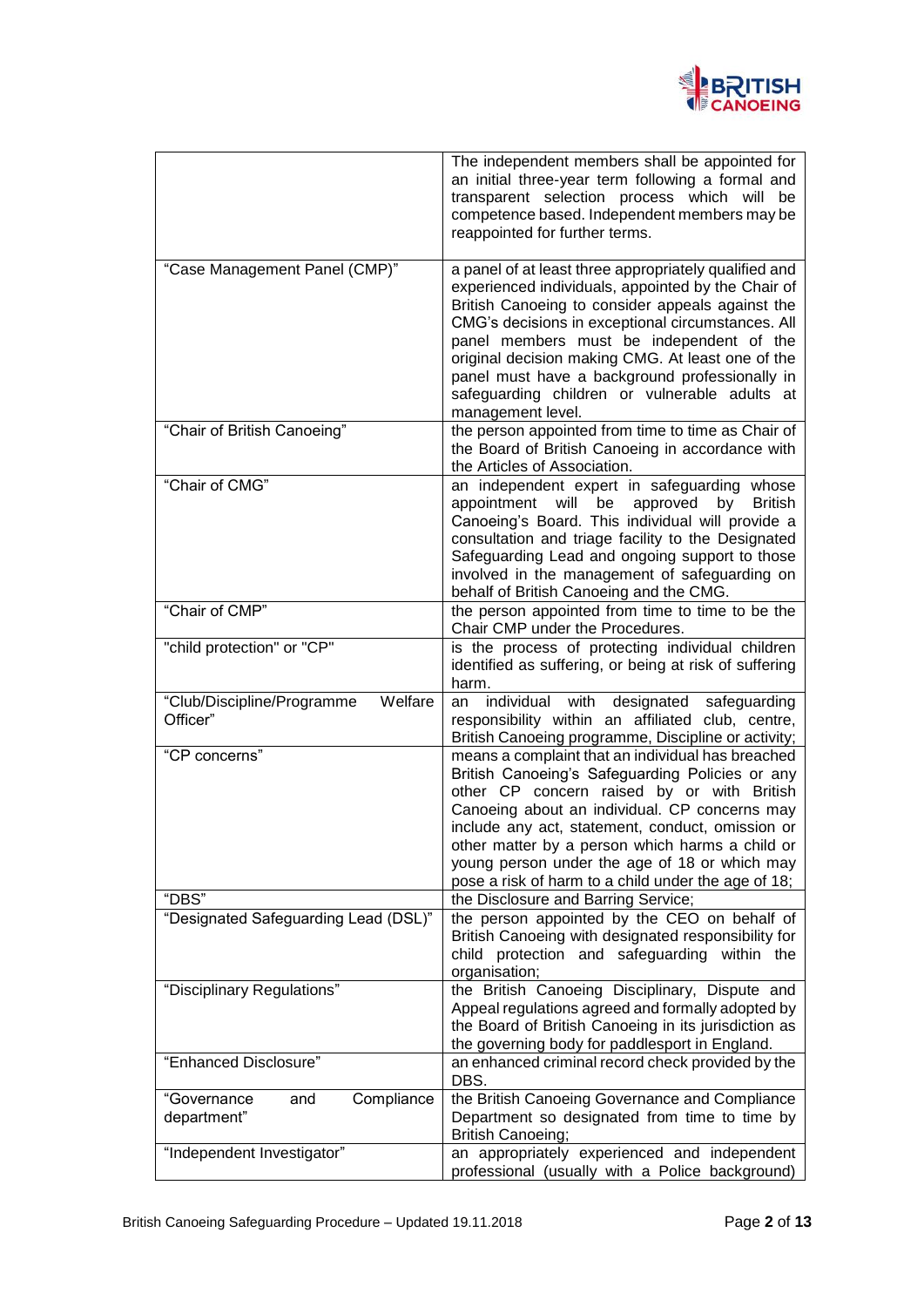

| "LADO"<br>"Member"      | who has been recruited and selected against the<br>required competencies to<br>undertake<br>initial<br>investigations (interviews, taking of statements,<br>clarification of the context in which concerns have<br>arisen, identification of witnesses etc). These<br>individuals are contracted as and when required;<br>Local Authority Designated Officer who will be<br>consulted where safeguarding concerns arise in<br>relation to individuals working or participating in<br>paddlesport in a paid or unpaid capacity; |
|-------------------------|--------------------------------------------------------------------------------------------------------------------------------------------------------------------------------------------------------------------------------------------------------------------------------------------------------------------------------------------------------------------------------------------------------------------------------------------------------------------------------------------------------------------------------|
|                         | the member (or former member) of British<br>Canoeing who is the subject of any safeguarding<br>concerns under this Procedure. Within this<br>Procedure 'Member' will also include any individual<br>holding a position of responsibility in a Club or<br>Centre who is the subject of a concern.                                                                                                                                                                                                                               |
| "National Associations" | any of British Canoeing, The Scottish Canoe<br>Association, Canoe Wales or<br>The<br>Canoe<br>Association Of Northern Ireland.                                                                                                                                                                                                                                                                                                                                                                                                 |
| "Regulated Activity"    | work that a barred person must not do as defined<br>by the Safeguarding Vulnerable Groups Act 2006<br>as amended by the Protection of Freedoms Act<br>2012;                                                                                                                                                                                                                                                                                                                                                                    |
| "Safeguarding"          | is a broad term relating to the action taken to<br>promote the welfare of children and the actions<br>taken to protect them from harm. Safeguarding<br>should:                                                                                                                                                                                                                                                                                                                                                                 |
|                         | protect children from maltreatment or<br>harm;<br>prevent the impairment of a child's health<br>and development;<br>take actions to enable children to have the<br>best outcomes.                                                                                                                                                                                                                                                                                                                                              |
| "Safeguarding concerns" | concerns in relation to Safeguarding are not<br>capable of exhaustive definition but may include<br>concerns surrounding poor practice, bullying,<br>grooming, harassment and/or physical, sexual<br>and/or emotional abuse and/or neglect and/or<br>where there is Social Services and/or Police<br>involvement.                                                                                                                                                                                                              |
| "UK Agreement"          | formal agreement between British Canoeing, The<br>Scottish Canoe Association, Canoe Wales and the<br>Canoe Association of Northern Ireland establishing<br>a framework determining governance and other<br>arrangements between them.                                                                                                                                                                                                                                                                                          |

- 1.5. clause headings are included for convenience only and shall not affect the construction of the Procedure;
- 1.6. references to clauses and the Schedules are references to the clauses and the Schedules to this Procedure; and
- 1.7. references to any legislation or to any provision of any legislation shall include any modification, replacement or re-enactment of that legislation for the time being in force.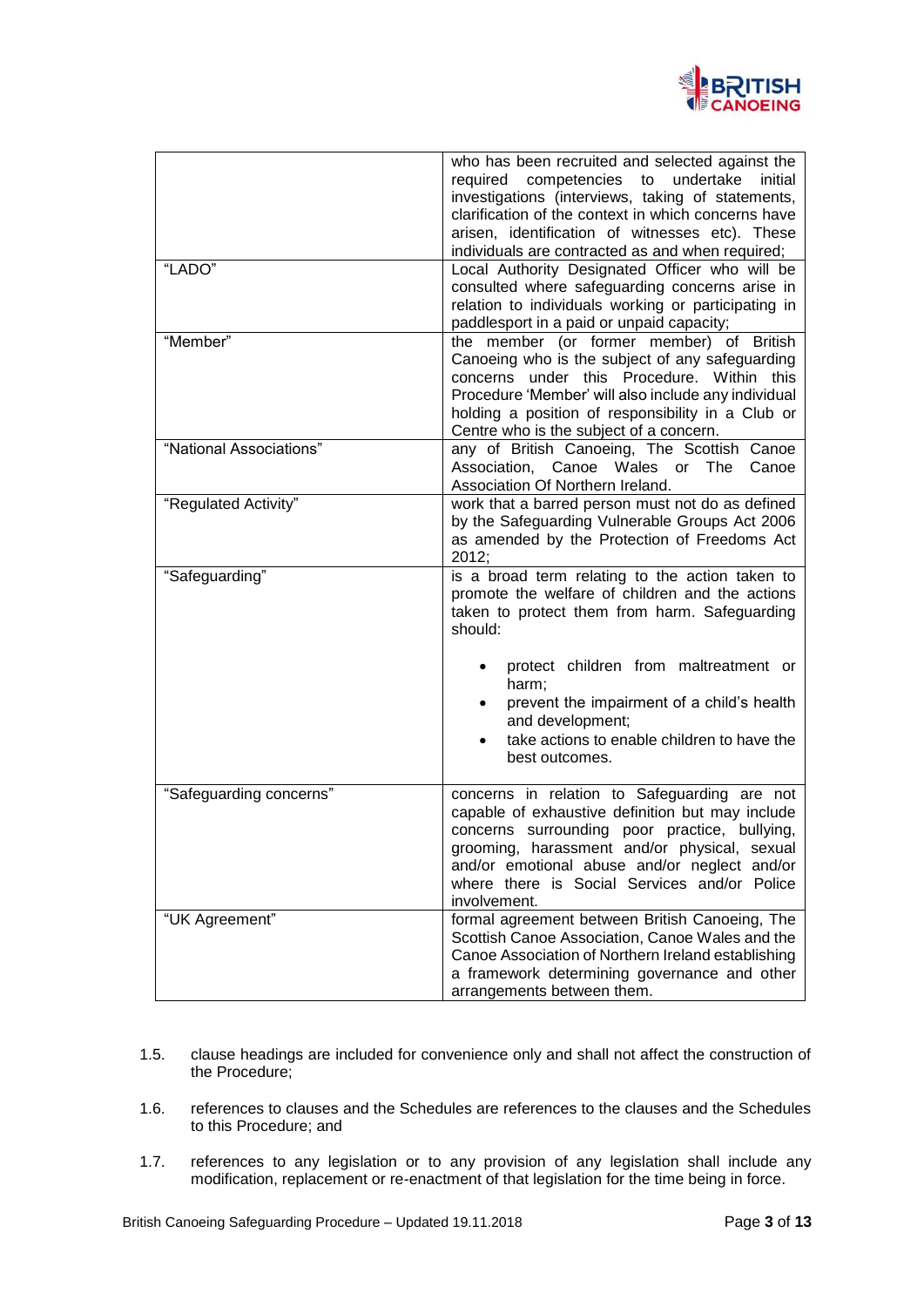

1.8. all affiliated Clubs, Centres, Disciplines and Members of British Canoeing agree to be bound by this procedure.

### **2. Management and Jurisdiction**

- 2.1. British Canoeing has a duty to deal with all CP and Adult at Risk safeguarding concerns in relation to persons within its jurisdiction (whether those concerns are raised by British Canoeing's Safeguarding personnel or are reported to British Canoeing by other sources).
- 2.2. The National Associations recognise and accept that each of them shall have primary jurisdiction for safeguarding matters relating to their own members and shall therefore be responsible for resolving safeguarding matters concerning their members in the vast majority of circumstances.
- 2.3. It is however recognised that there may be some circumstances where the jurisdiction for safeguarding matters concerning members of the Scottish Canoe Association, Canoe Wales or The Canoe Association of Northern Ireland, shall vest exclusively with British Canoeing. Appendix 3 to the UK Agreement sets out the agreed circumstances where British Canoeing has exclusive jurisdiction for a matter and such Appendix 3 shall be amended by agreement in writing between British Canoeing and the other relevant parties from time to time.
- 2.4. British Canoeing has jurisdiction to investigate the following individuals about whom safeguarding concerns are raised:
	- 2.4.1. British Canoeing Members. British Canoeing is entitled to take action in relation to such individuals while they are members (and after they have ceased to be members in respect of matters arising during their membership) in accordance with this Procedure; and
	- 2.4.2. Club members or other persons (who are not British Canoeing members for any reason) working or participating within paddlesport at a Club which is affiliated to British Canoeing (whether in a paid or voluntary capacity) where British Canoeing has sufficient cause for concern to carry out an investigation.
	- 2.4.3. Where the requirements of paragraph 2.3 above are met, British Canoeing is entitled to take action in relation to Members of the Scottish Canoe Association, Canoe Wales or The Canoe Association of Northern Ireland.
- 2.5. This Procedure establishes the processes to be followed by British Canoeing in order to provide a comprehensive, fair and equitable procedure for the purposes of:
	- 2.5.1. assessing someone's suitability for working in Regulated Activity in paddlesport following an adverse DBS disclosure; and/or
	- 2.5.2. responding to any enquiry into any concerns or complaints received regarding safeguarding.
- 2.6. Safeguarding and CP concerns which arise within Clubs, Disciplines, and programmes should be responded to in the first instance by the relevant Club/Discipline/Programme Welfare Officer ("CWO"). Thereafter, and without unnecessary delay, the CWO must share the concerns with the DSL and seek advice and support in accordance with this Procedure (paragraph 4). If appropriate, the matter will then be managed in accordance with these Procedures. If at any stage of the process, a CWO feels unable to implement or act in accordance with these Procedures, British Canoeing will identify appropriate support to ensure safeguarding issues are adequately addressed.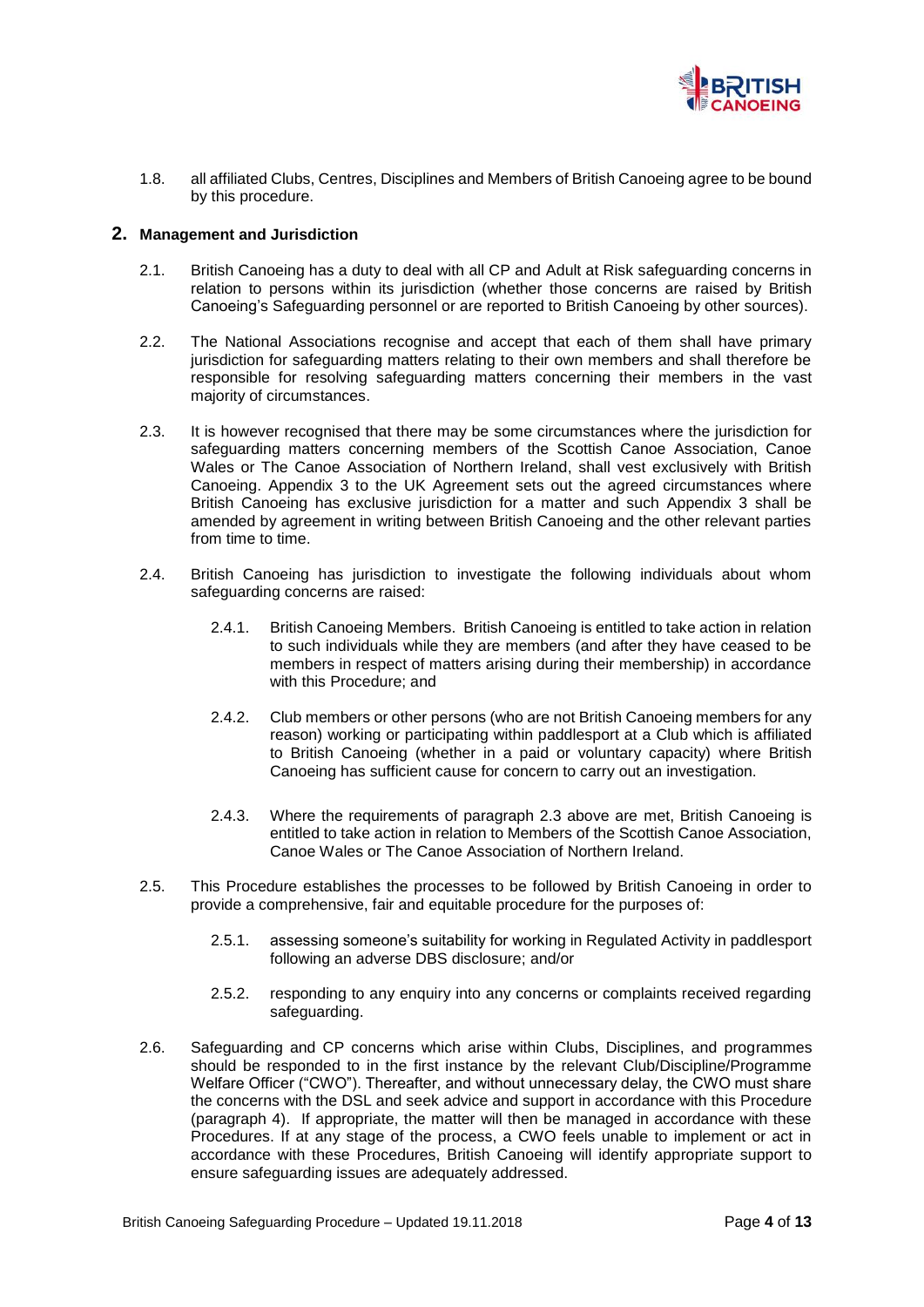

- 2.7. Safeguarding and CP concerns which arise within a Centre should be responded to and managed in accordance with the relevant Centre's own Safeguarding policies and procedures. However, upon referral of the concern, or outcome of an investigation to British Canoeing, then subject to the individual in question falling within one of the categories detailed in paragraph 2.4, British Canoeing reserves the right to take action against the individual in accordance with this Procedure or the British Canoeing Disciplinary Regulations as is appropriate in the circumstances.
- 2.8. The Chief Executive of British Canoeing shall establish a CMG which will consider all safeguarding concerns reported to the national governing body (to include all child and adult at risk protection cases) which shall comprise: an independent chair and at least two other appropriately qualified persons, at least one of whom shall have significant experience working within the safeguarding sphere.
- 2.9. The CMG shall also have jurisdiction to consider adverse DBS disclosures and make decisions regarding an individual's suitability to work in Regulated Activity in paddlesport within England.
- 2.10. The Chair of British Canoeing shall also, on occasion and as required, appoint an Independent Case Management Panel (CMP) of at least three individuals who are appropriately qualified and experienced, and who have not been involved in the management of the specific case in question, to hear representations and make decisions in the event of an appeal against the CMG's decisions. At least one of the panel members must have either experience of safeguarding hearings or a safeguarding professional background at management level.
- 2.11. So far as practicable, confidentiality will be maintained at all times in respect of all those involved in any enquiry or investigation unless there is an over-riding obligation in the interests of the safety or protection of children or adults at risk for such information to be shared with other interested parties. Any such information shared shall be distributed on a need-to-know-basis only. The DSL or their designee will use British Canoeing's secure online platform for the sharing of any sensitive and confidential case information with the CMG (including statements, case records, DBS disclosure certificates, and supporting documents). This confidentiality clause may not apply to information that is already in the public domain.
- 2.12. In the exercise of its duty to safeguard children and adults at risk, British Canoeing will normally record the details of any individual who is temporarily suspended, permanently disqualified or temporarily or permanently permitted to participate in paddlesport but subject to restrictions. This record shall include by way of example but not limitation, the reasons for suspension, disqualification or restriction, any decision and any supporting evidence. This will be made available to appropriate third parties for the purposes of enforcement and crime prevention at the recommendation of the CMG and in its sole discretion.
- 2.13. British Canoeing will not be liable to any suspended or disqualified individual, club or organisation for any loss, however caused, whether direct, indirect, financial or consequential arising out of or in connection with any suspension and/or disqualification under this Procedure.

# **3. Adverse DBS disclosures**

3.1. It is a requirement that any individual applying to be appointed or appointed to a role involving Regulated Activity in the sport of paddlesport is subject to an Enhanced Disclosure from the DBS for all residents of England and Wales (or an equivalent check from the relevant vetting body). Any such individual agrees to cooperate with British Canoeing and to provide such information as British Canoeing may reasonably require, including any adverse DBS disclosure.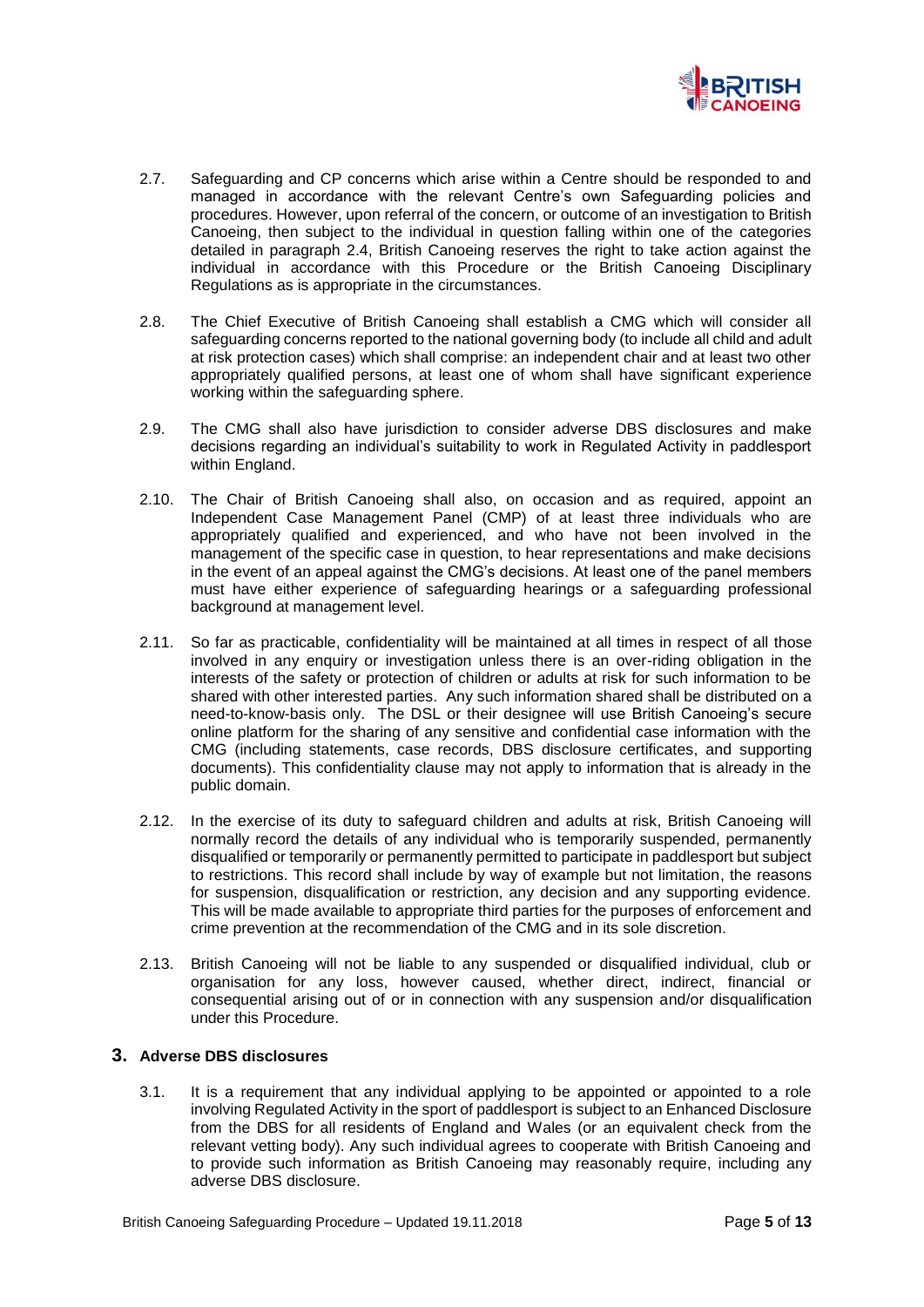

- 3.2. Where a DBS check carried out in accordance with paragraph 3.1 reveals content ("an adverse disclosure") the matter shall initially be considered by British Canoeing's DSL and the Chair of the CMG who shall initially take the following actions:
	- 3.2.1. Agree that the adverse disclosure does not present safeguarding concerns and confirm that the individual can be deployed without restriction;
	- 3.2.2. Request further information including but not limited to obtaining an explanation and/or references from the individual.
	- 3.2.3. Refer the matter for consideration by the full CMG in accordance with paragraph 7.
- 3.3. Upon receipt of any further information sought in accordance with paragraph 3.2.2, the British Canoeing's DSL and the Chair of the CMG shall have the following powers:
	- 3.3.1. Agree that the information received means it is now reasonable to consider that the adverse disclosure does not present safeguarding concerns and confirm that the individual can be deployed without restriction;
	- 3.3.2. Impose certain conditions/restrictions on an individual's participation within paddlesport;
	- 3.3.3. Refer the matter for consideration by the full CMG to be dealt with in accordance with paragraph 7.

#### **4. Notice of Safeguarding and/or Adult/Child Protection Concerns**

- 4.1. Notice of safeguarding concerns may be given by the CWO or may come from any other source including social media, the statutory agencies, anonymous reporting, a partner organisation or any third party. Where possible or applicable, notice of all safeguarding concerns shall be given in writing (and signed by the person giving notice) as soon as practicable and within 14 days of any incident or knowledge of any incident or concern coming to light. The Notice shall set out details of the concerns and shall be addressed to British Canoeing's Designated Safeguarding Lead (DSL).
- 4.2. All matters relating to poor practice, emotional, physical, sexual abuse or neglect should be reported to the appropriate CWO and, if it has not already happened, as soon as practicable thereafter to British Canoeing's DSL or in their absence a member of the Governance and Compliance Department.
- 4.3. Upon a concern being referred to the DSL, the DSL shall initially consider if the matter raises any CP or safeguarding concerns, making any initial enquiries that are deemed necessary. If after initial consideration the DSL feels there is sufficient cause for concern, the matter shall be triaged by the DSL and the Independent Chair of the CMG who shall formally decide whether the matter referred raises CP or safeguarding concerns and as such falls to be dealt with under this Procedure. All concerns will be taken seriously irrespective of how British Canoeing becomes aware of them. For the avoidance of doubt, the Independent Chair of the CMG and the DSL may decide that a matter referred to it by an individual (within or outside British Canoeing) raises CP or safeguarding concerns to be dealt with under this Procedure, regardless of whether the matter has been referred strictly in accordance with paragraph 4.1 above.
- 4.4. Where the Independent Chair of the CMG and the DSL decides that any matter raises CP or safeguarding concerns this Procedure shall apply.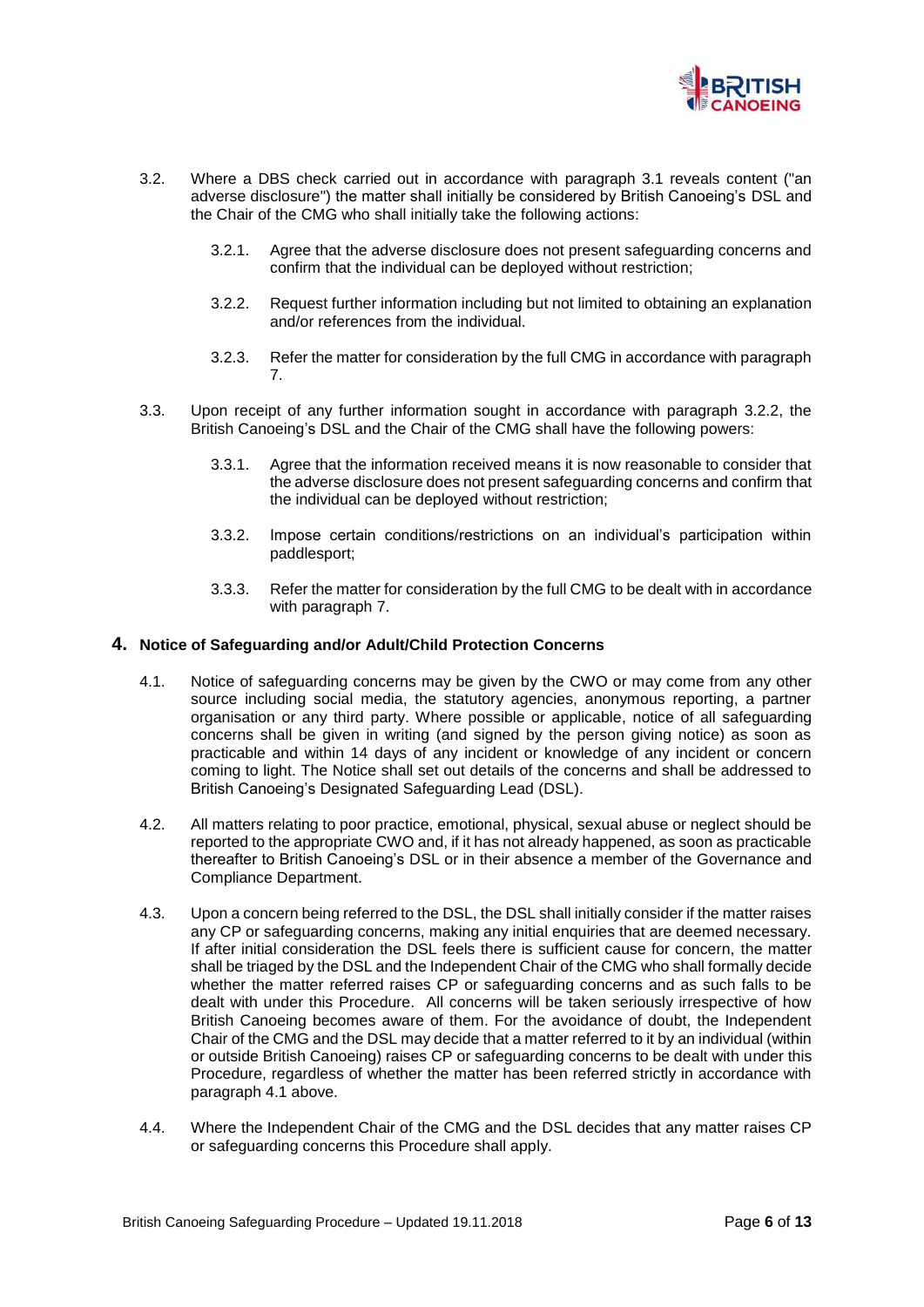

- 4.5. In addition, further to paragraph 3.2.3 and 3.3.3, the Independent Chair of the CMG and the DSL can also decide that an adverse disclosure shall be referred to the CMG, to be managed as a safeguarding concern in accordance with this Procedure.
- 4.6. Where the matter raises concerns not related to safeguarding or child protection the DSL and the Independent Chair of the CMG may also refer the individual for British Canoeing to instigate disciplinary procedures in accordance with the Disciplinary Regulations.
- 4.7. Where the Independent Chair of the CMG and the DSL decide that this Procedure shall apply, they will make an initial assessment of risk and decide upon the initial response. This will include a decision about whether an immediate referral to the LADO or statutory agencies (Adult or Children's Social Care or the Police) is appropriate and where the concerns or matters raised are deemed to warrant their involvement. The appropriate CWO should, where it is appropriate, be immediately informed of any concerns raised.

#### **5. Interim Suspension**

- 5.1. In respect of any Safeguarding matter which is notified to British Canoeing, the CMG may impose a temporary suspension upon an individual in respect of whom the concerns have been raised or an adverse DBS disclosure received, pending the outcome of further enquiries and/or investigation.
- 5.2. A temporary or interim suspension will be enacted where such a suspension is deemed by the CMG to be appropriate and warranted which shall include without limitation the following reasons:
	- 5.2.1. it is necessary to ensure the welfare and safety of the child/adult at risk involved and/or other children/adults at risk who may come into contact with the individual in question;
	- 5.2.2. to protect the individual subject to the concerns from the risk of further allegations;
	- 5.2.3. where there is a risk to the reputation of British Canoeing if it fails to suspend;
	- 5.2.4. where a failure to suspend may impede internal investigations or prejudice investigation by external organisations.
- 5.3. A decision to suspend will be authorised by any two members of the CMG unless it is in response to statutory agency instructions.
- 5.4. A temporary or interim suspension is to be considered a neutral act and should not be viewed as a sanction or penalty. The interim suspension should be communicated immediately to the individual by the DSL (or CWO if this is felt more appropriate) and the reasons given where it is possible to do so. A decision to suspend under this Procedure is not open to appeal but the CMG will review the suspension at least every eight weeks.
- 5.5. Where a temporary suspension is imposed, this may be a suspension from, or a restriction on, any and all participation in paddling and paddling related activity. Such suspension may include, but is not limited to coaching, acting in a position of trust in relation to young people or adults at risk , undertaking any official position such as club committee membership or administrative duties, spectating or any other activity relating to paddlesport where there is likely to be contact with children or adults at risk.
- 5.6. If any individual is temporarily suspended or restricted and during the course of the suspension British Canoeing is informed of any breach or abuse of the suspension or restriction the individual will be issued with a written warning requiring immediate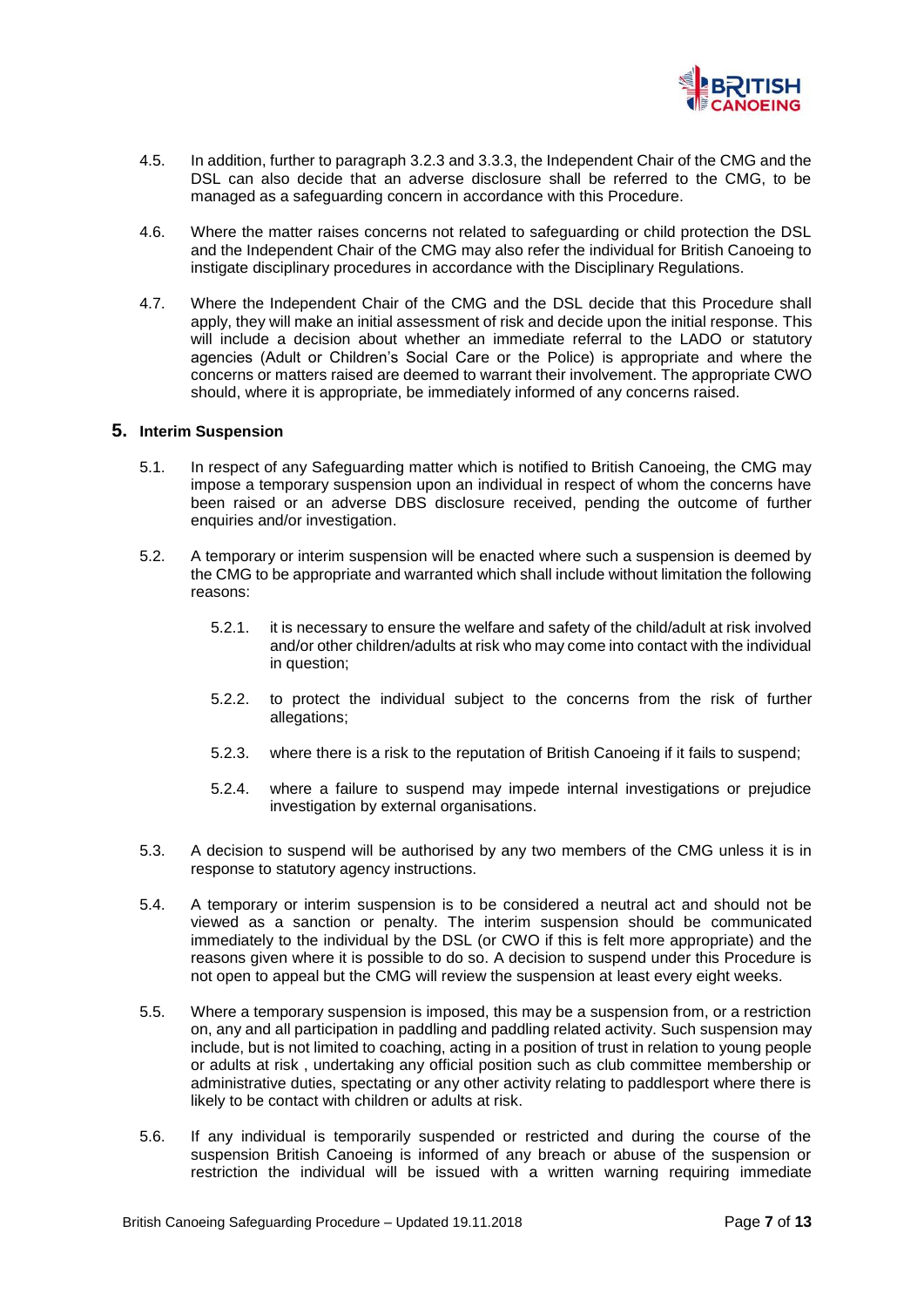

compliance with the terms of their suspension. Failure to adhere to the terms of the written warning will be considered a potential breach of British Canoeing's policies and procedures and may be referred by the CMG to be dealt with as such under British Canoeing's Disciplinary Regulations.

## **6. Investigation**

- 6.1. British Canoeing at its reasonable discretion may investigate any such concern or safeguarding matter referred to it in accordance with these Procedures.
- 6.2. Any investigation may take the form of a statutory investigation carried out by the Police and/or Social Services and where appropriate an independent investigation undertaken by British Canoeing. If a British Canoeing investigation reveals anything that is potentially unlawful or indicates abuse of a child or adult at risk the investigation may be suspended and an appropriate referral will be made to the Police and/or Social Services.
- 6.3. British Canoeing's investigation of, or clarification of, concerns will be undertaken by the DSL or their designee, the appropriate CWO, or an appointed independent investigator where written referrals lack sufficient information or where statements are either unclear or need to be secured. All safeguarding concerns will then be considered by the full CMG (see paragraph 7) once information has been gathered and clarified appropriately.
- 6.4. The investigative process may include any of the following:
	- 6.4.1. A requirement on the individual to submit references;
	- 6.4.2. A new criminal record check may be required of the individual.
	- 6.4.3. The concerns may also be referred to the Police and/or Social Services and or the LADO for consideration as to whether a criminal or civil investigation into the matter is necessary;
	- 6.4.4. Interview of the person under investigation, any witness, any person making a complaint or allegation, any child and/or adult at risk of harm, and/or anyone else who British Canoeing reasonably believes may be able to assist in the investigation;
	- 6.4.5. The production of and consideration of any other evidence.
- 6.5. British Canoeing reserves the right to proceed with its own investigation, concurrently with any criminal or civil investigation where considered appropriate by the CMG.
- 6.6. Save where in British Canoeing's reasonable opinion it may prejudice the investigation, British Canoeing may notify the individual in writing of the intention to investigate, the nature of the investigation and the reasons for this. The decision whether or not to inform the individual will be made balancing the need to properly investigate the matter and the rights of the individual under natural justice. If a temporary suspension has been imposed by British Canoeing, in the interests of Safeguarding, the individual and any relevant Affiliated Club and/or Member will be informed of this. Notification will not be necessary if it is considered that this may prejudice any Police and/or Social Services and/or British Canoeing internal investigation or place any particular child or adult at risk.
- 6.7. British Canoeing will carry out or coordinate any investigation and will seek to ensure that this is conducted in a fair and impartial manner. Any investigation will be conducted as promptly as possible and British Canoeing will provide periodic updates to the individual being investigated and any relevant CWO and interested parties during the course of the investigation where appropriate and whilst maintaining confidentiality. British Canoeing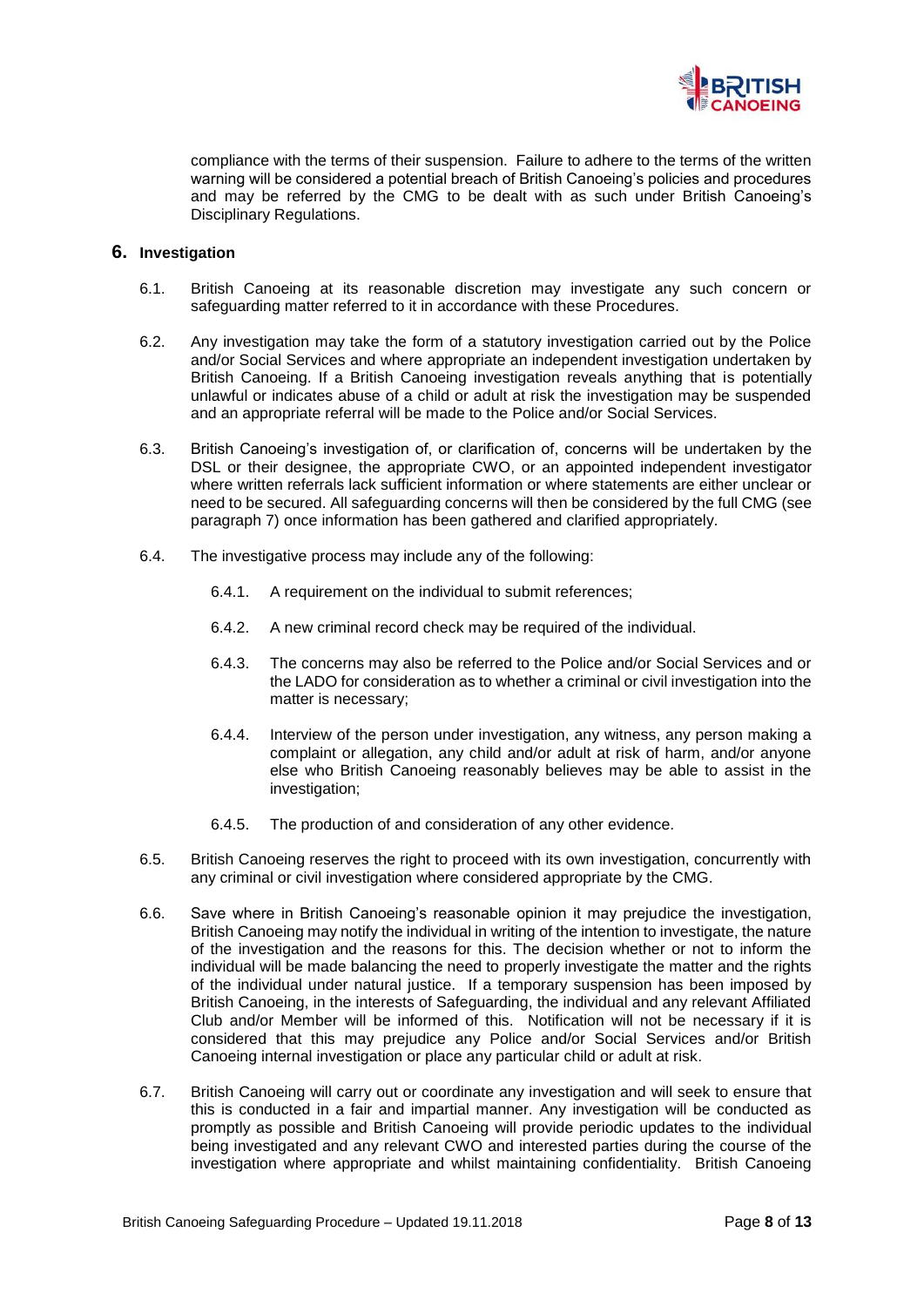

reserves the right to appoint a third party investigator to conduct or assist in the conduct of any investigation.

- 6.8. The individual being investigated shall not approach (whether directly or indirectly), intimidate, or influence any witness involved in the investigation. A failure to adhere to this requirement shall be considered a potential breach of British Canoeing's policies and procedures and may be dealt with as such under British Canoeing's Disciplinary Regulations.
- 6.9. The individual being investigated may be interviewed during the course of the investigation. This may take place more than once but will only take place where it is necessary to put further information to the individual concerned that has come to light during the course of the investigation. The individual shall, at their own expense, be entitled to have a legal or other representative ("the representative") present during any interviews. This representative should be allowed to address the interviewer and confer with the Member who is the subject of any safeguarding concerns during the interview. The representative does not, however, have the right to answer on behalf of the Member who is the subject of any safeguarding concerns.
- 6.10. At any point during the investigation after initial triage by the DSL and Chair of the CMG, British Canoeing will present relevant case papers to the CMG which will proceed in accordance with paragraph 7 below.

#### **7. The Role and Responsibilities of the CMG**

- 7.1. The case record and papers will be uploaded onto British Canoeing's secure portal which has restricted access limited to CMG members and the Governance and Compliance department for consideration by the CMG at the next scheduled meeting or more urgently if this is felt to be necessary in order to agree what action, if any, is recommended.
- 7.2. The individual may be provided with an outline of the concerns raised by the investigation and will be given the opportunity to respond either directly by interview or to comment in writing on matters of fact and accuracy. They may be offered an opportunity to make written representations to the CMG, within such timescales as the CMG may deem appropriate in the circumstances, unless to do so, in the reasonable opinion of British Canoeing, would prejudice investigation or the welfare and safety of the child or adult at risk involved or other children or adults at risk who come or may come into contact with the individual under investigation.
- 7.3. The CMG's function is to consider whether an individual is a suitable and appropriate person for the role and responsibilities within paddlesport, including whether they pose an actual or potential risk of harm to children or adults at risk within a paddlesport context. The CMG is not required to prove beyond reasonable doubt that a person is or may pose a risk of harm but to assess this on the balance of probabilities. The CMG is required to identify and impose appropriate sanctions in order to manage any such risk where possible.
- 7.4. In its decision-making, the CMG will consider the following factors but will not be limited to them:
	- 7.4.1. whether any conviction or other matters revealed is/are relevant to the position in question;
	- 7.4.2. the seriousness of any offence or other matter revealed;
	- 7.4.3. the length of time since the offence occurred;
	- 7.4.4. whether the individual has a pattern of offending behaviour or other relevant matters;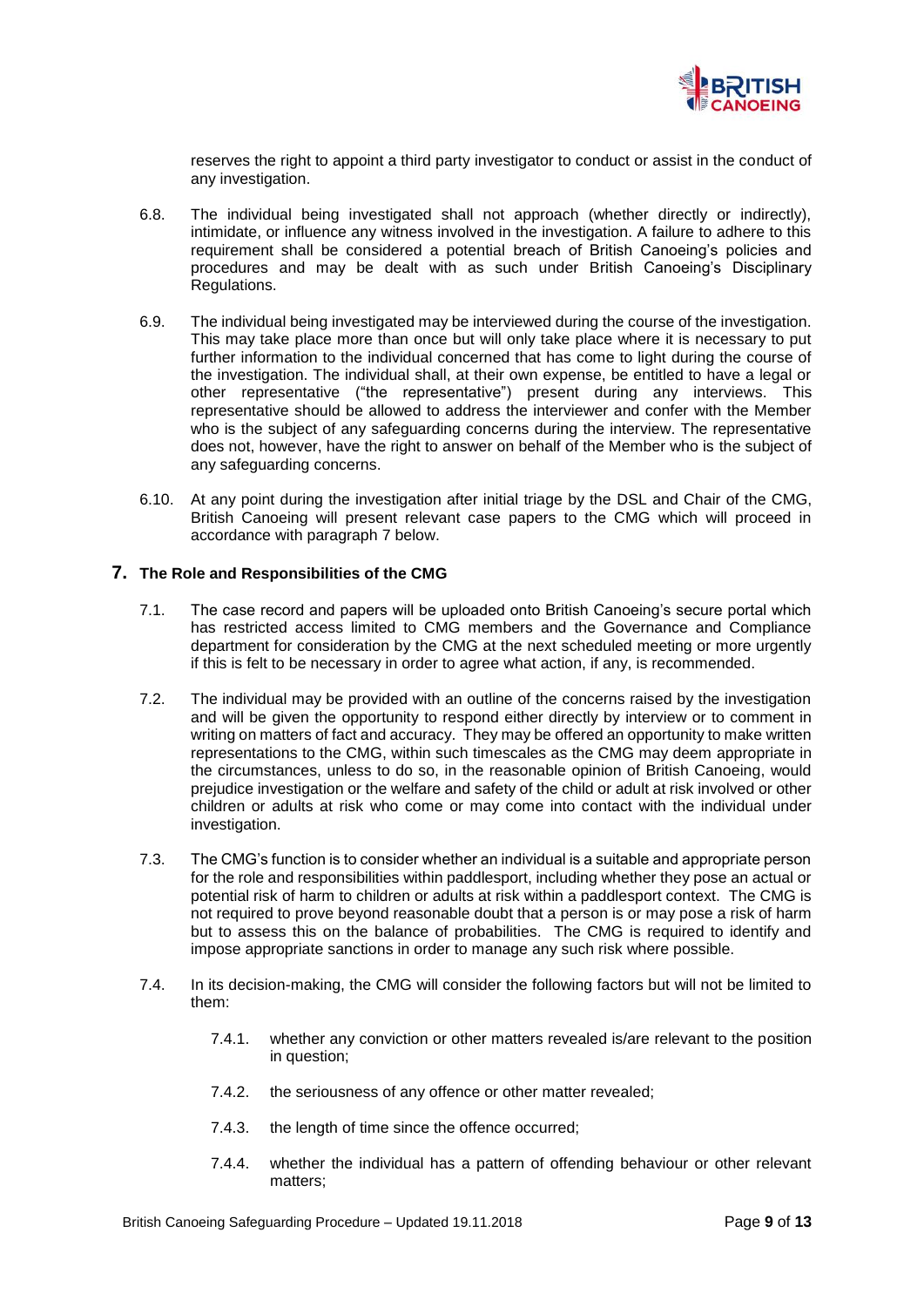

- 7.4.5. whether the individual's circumstances have changed following the offending behaviour and/or other relevant matters; and/or
- 7.4.6. the circumstances surrounding the offence and the explanations offered by the individual concerned.
- 7.5. After consideration of the information available the CMG may respond by recommending one or more or a combination of the following outcomes:
	- 7.5.1. no further action;
	- 7.5.2. commission a more detailed investigation;
	- 7.5.3. make a referral to the Police and/or Social Services or the LADO;
	- 7.5.4. make a referral to the Local Education Authority.
	- 7.5.5. consider whether it is necessary to seek further advice in relation to the case from external advisers, such as the Courts, Probation Services, Offender Management Teams, the Local Authority, Local Education Authority or the designated teacher at a child's school and, if so, contact them to obtain such information and advice.
	- 7.5.6. require the individual under investigation to commission at their own expense a risk assessment prepared by a suitably qualified person (to be agreed by British Canoeing).
	- 7.5.7. impose or extend a temporary suspension pending completion of any further investigation referral or risk assessment.
	- 7.5.8. provide a written conditional warning outlining the areas of concern or improvements required.
	- 7.5.9. require the individual to undergo further training.
	- 7.5.10. require the individual to be supervised and/or work with a mentor permanently or for a period to be agreed by the CMG;
	- 7.5.11. extend the period of any temporary suspension until such time as the individual concerned has agreed a plan for complying with any training, supervision or mentoring that they are required to undergo;
	- 7.5.12. refer the individual for British Canoeing to instigate disciplinary procedures where the matter raises concerns not relating to safeguarding or child protection.
	- 7.5.13. refer to the individual to the DBS;
	- 7.5.14. impose a sanction in accordance with paragraph 7.6;
	- 7.5.15. make any other recommendations which the CMG feels is appropriate having regard to the circumstances of the case.
- 7.6. Where the CMG cannot satisfy itself on the balance of probabilities that the member or individual is suitable and appropriate for a role with, and/or responsibility for, children or adults at risk or presents a potential risk it shall impose one or more of the following sanctions as it thinks fit: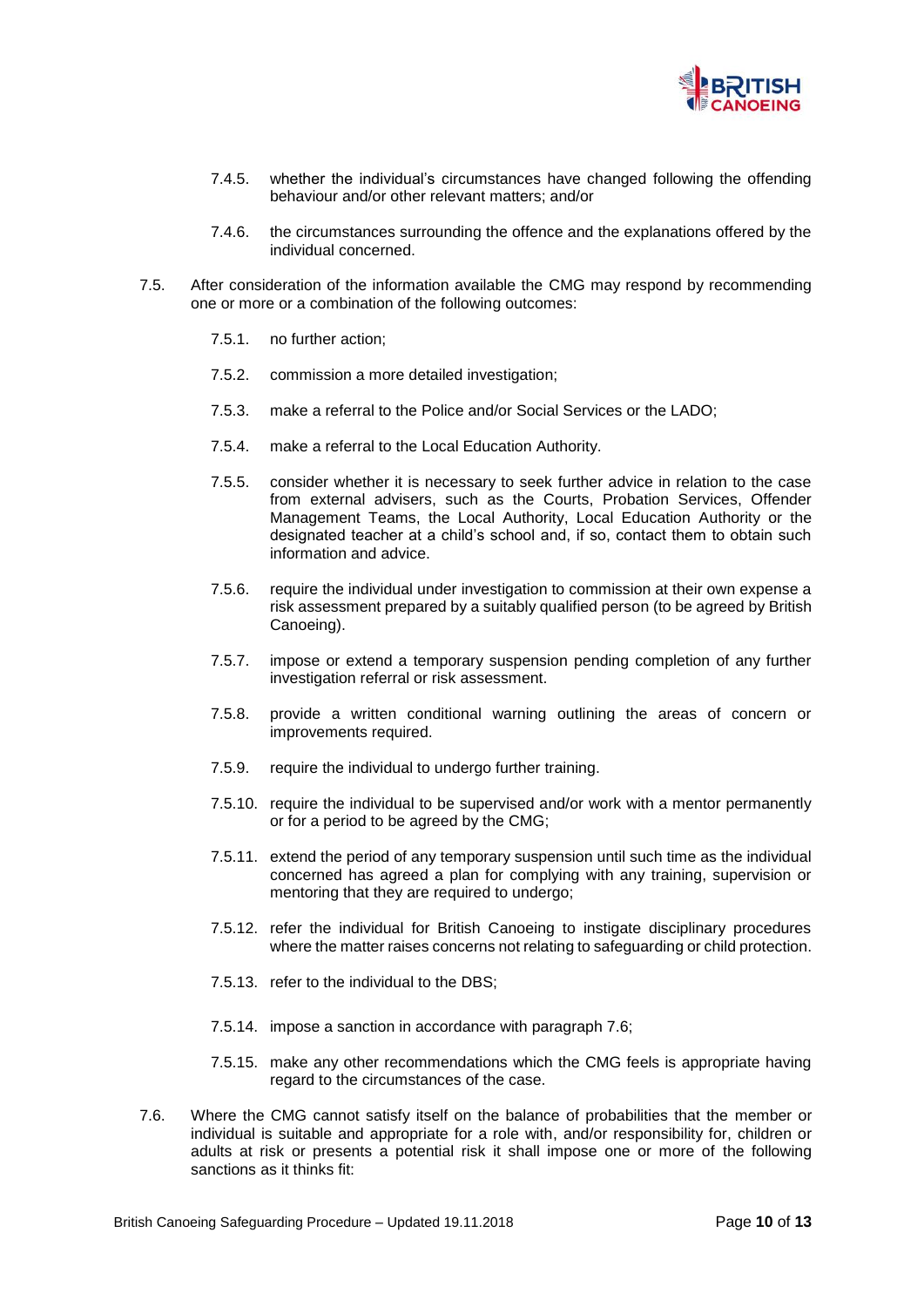

- 7.6.1. suspend the individual from all paddlesport related activities involving children under the age of 18 years either permanently or for a designated period of time. paddlesport related activities are deemed to include, but are not solely restricted to, all coaching activities (boat and bank based) as well as the carrying out of any assessment activities and individual may be registered to perform on behalf of British Canoeing. This includes volunteer officer roles held at the club or centre which involve children under the age of 18.
- 7.6.2. disqualify the individual from British Canoeing membership and or paddlesport participation in part or in whole either indefinitely or for a specific period of time;
- 7.6.3. suspend an individual's British Canoeing coaching qualifications either on a temporary or permanent basis or imposing conditions on the use of any such qualifications;
- 7.6.4. prevent the Member from holding office within British Canoeing for a specified or indefinite period of time;
- 7.7. Upon the conclusion of the CMG meeting the agreed decision or recommendations with supporting reasons will be communicated in writing within fourteen working days to the affected individual and any relevant affiliated Club, Centre and/or Member. The individual will also be advised of their right to appeal against any decision made and the time limits for doing so.
- 7.8. All Affiliated Clubs and other Members shall comply with the terms of any decisions reached by the CMG and/or British Canoeing. Failure to comply with the decision of the CMG and/or British Canoeing may be considered misconduct under the British Canoeing's Disciplinary Regulations.
- 7.9. The decision of British Canoeing will be communicated to the appropriate CWO and interested parties for the purposes of enforcement and the Safeguarding of participants in paddlesport.
- 7.10. Where any recommendations or remedial action imposed by the CMG in accordance with paragraph 7.5 are not adequately completed or adhered to by the Member who is the subject of any safeguarding concerns, the CMG reserves the right to reconsider the matter and impose a new sanction or recommendation provided such a decision does not go beyond the powers of the CMG outlined in paragraph 7.5 and 7.6.
- 7.11. Where any form of suspension is issued British Canoeing reserves the right to notify Safeguarding Lead Officers in Canoe Wales, Canoe Association of Northern Ireland and Scottish Canoe Association and Safeguarding Lead Officers in other sporting organisations of the CMG's decision.

## **8. Appeals**

- 8.1. The individual who is the subject of any safeguarding concerns may appeal the CMG's decision within 14 days of receiving it on any (either individually or cumulative) of the following grounds:
	- 8.1.1. The decision was not in accordance with this Safeguarding Procedure as published;
	- 8.1.2. The decision makers have not declared a conflict and/or have shown bias or the decision has otherwise been demonstrably unfair; and/or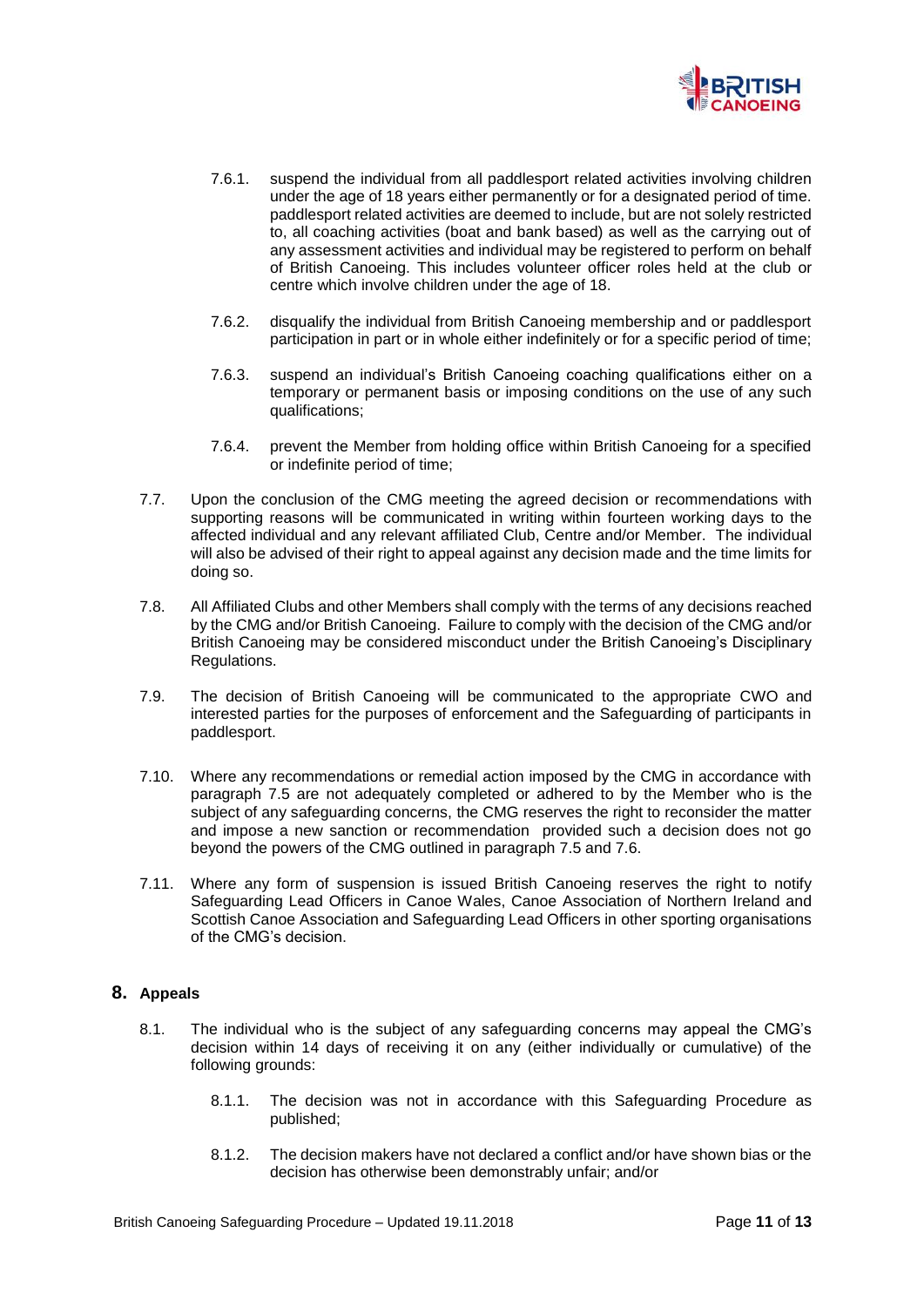

- 8.1.3. Where the conclusion is one that no reasonable decision maker could have reached and/or
- 8.1.4. There has been a breach of natural justice.
- 8.1.5. There is significant new evidence which was not considered by the CMG which had it been considered would have altered the CMG decision.

#### **9. Appointment of Case Management Panel and Conduct of Appeals**

- 9.1. The Chair of British Canoeing may in an appropriate case appoint an independent Case Management Panel (CMP) (in accordance with paragraph 2.10 above) or independent dispute resolution service to consider the appeal, in which case the CMP or independent dispute resolution service so appointed shall decide the matter in accordance with this Procedure.
- 9.2. The CMP or independent dispute resolution service shall consider whether the grounds for appeal as established in 8.1 have been met.
- 9.3. The Chair of the CMP shall have power to make such further directions relating to the provision of information or the conduct of the appeal as, in their sole discretion, are deemed necessary. For the avoidance of doubt, it is not intended that the appeal would be an appeal de novo. It is intended that the appeal would be based upon the grounds of appeal as per clause 8.1 above.
- 9.4. Where the CMP is to consider the appeal the DSL shall forthwith:
	- 9.4.1. Notify the appellant of the composition of the CMP and inform them when the CMP is to consider the matter;
	- 9.4.2. Inform the appellant that they must provide in writing to the DSL within 21 days or such shorter time limit as the DSL shall decide any information and copies of all documents which they wish the CMP to consider in relation to the matter.
- 9.5. Upon receipt of any additional information provided under paragraph 9.4.2 of this Procedure, the DSL shall forthwith supply copies of all information concerning the case to the CMP via the British Canoeing secure portal.
- 9.6. The CMP considering an appeal may:
	- 9.6.1. make a full endorsement of the original decision of the CMG;
	- 9.6.2. quash the original decision of the CMG;
	- 9.6.3. refer the matter back to the CMG for further deliberation and decision or substitute its own decision provided such decision does not go beyond the powers of the CMG outlined in paragraph 7.5 and 7.6.
- 9.7. The CMP may decide an appeal by way of majority.
- 9.8. The CMP shall provide its decision in writing to the appellant ("the decision") within 14 days.
- 9.9. The Decision shall include:
	- 9.9.1. A summary of the case;